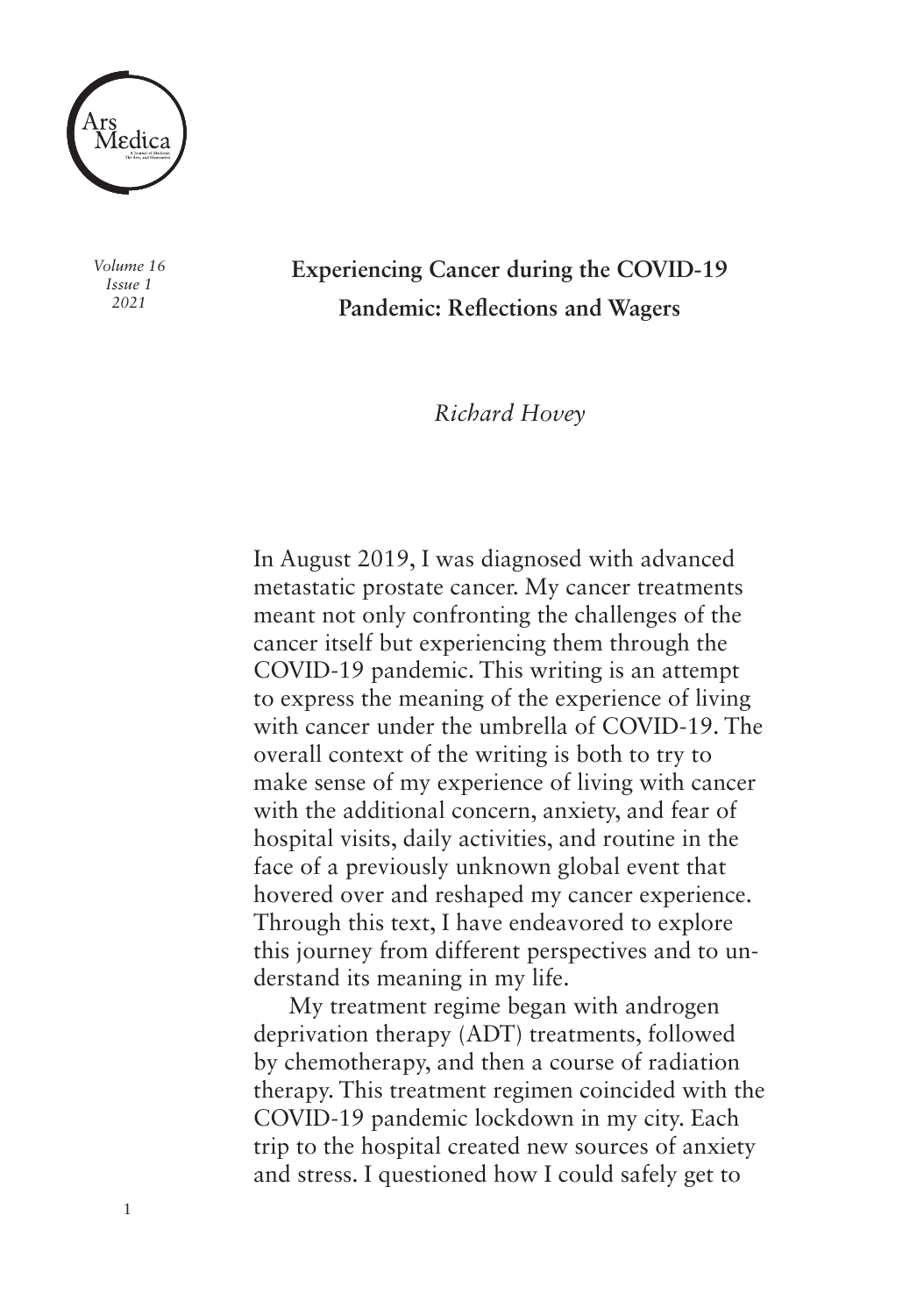my treatment hospital. Upon arrival to the hospital, I was approached by hospital employees in personal protective equipment that I had never experienced before aside from viewing a science fiction movie. My wife who has been my constant support was no longer allowed to enter the hospital. I was alone with cancer, its treatment, and this pandemic. However, a new sense of purpose arose. With this manuscript I explore alternative ways to view the cancer experience, the prevalent language used, and my experiences as a patient perspectiveresearcher. Through a hermeneutical perspective, that explores the human tacit activities of living through challenging conditions as transformative possibilities, I explore the possibilities of turning the language of war to wager and battle into a leap of faith in healthcare. These philosophical explorations of my experiences have offered a self-reflection that allowed a re-framing of cancer as something to engage with rather than a foe to battle. Cancer became an illness with wagers with multiple possibilities and multiple stories.

# **Finding a way through the complexity of a cancer diagnosis**

I do not always have the words to describe my most difficult feelings. At these times I find it helpful to turn to authors from different kinds of literature. To begin to make sense of the moment my oncologist told my wife and myself about my diagnosis I turned to Richard Kearney philosophical essay *What is Diacritical Hermeneutics*. Kearney, in this work, suggested *"*diagnosis calls for endless dialogue: between disciplines, between text and action, between word and flesh, and above all between human persons who give and receive wisdom, attention, and healing" (2011, p. 9).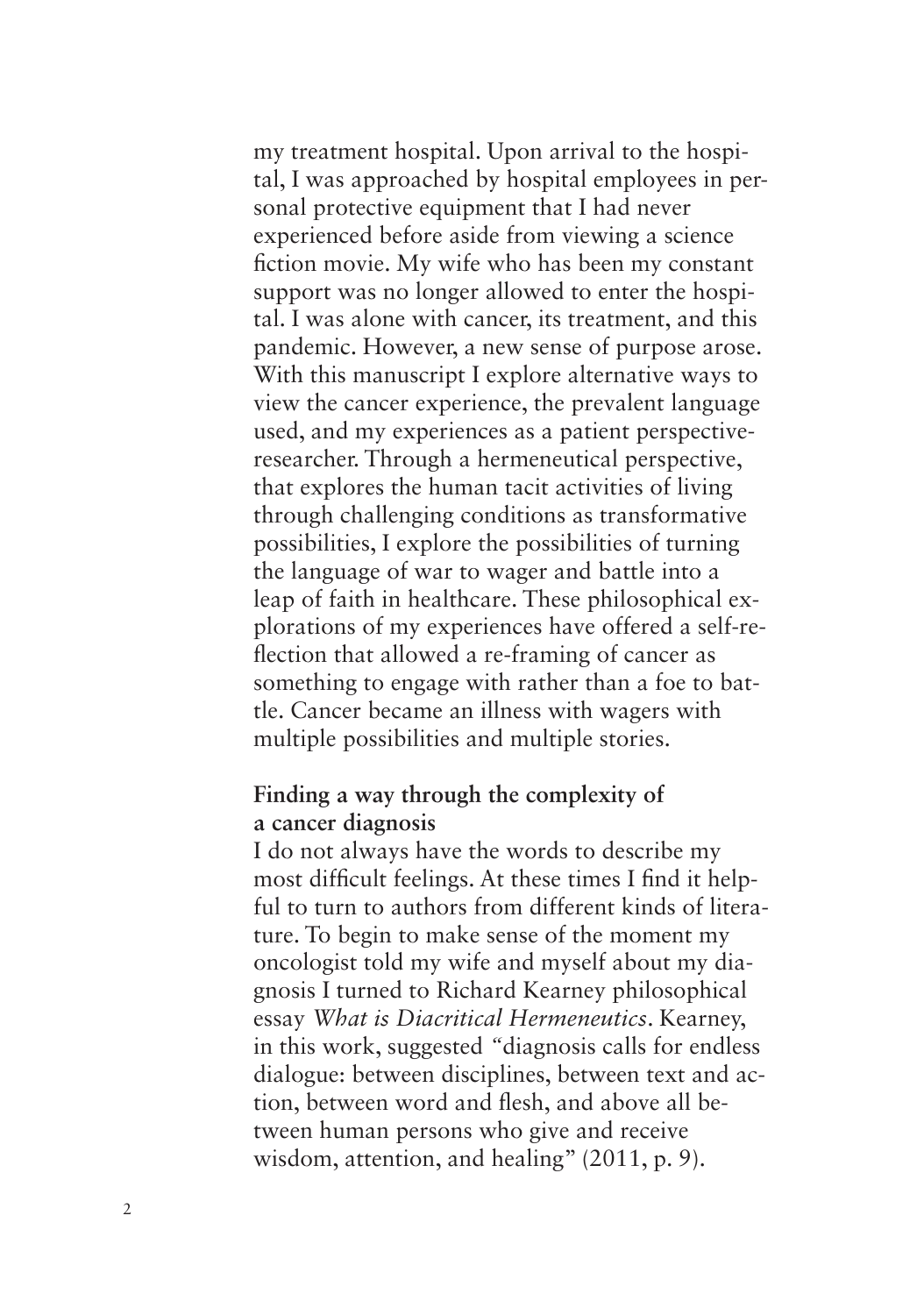It often feels like I've been thrown into a surreally different life; one fragmented by a diagnosis of cancer. It was to me an unforeseeable eruption that invaded all aspects of my life. Cancer lives as an uninvited guest who can permanently change our sense of self, projections of the future, and the meanings of life previously understood. I hope to offer a new or different perspective on how we choose to live our lives through cancer stages, treatments, and a range of possible outcomes. Kurt Vonnegut wrote, "We have to continually be jumping off cliffs and developing our wings on the way down" (2014, p. 123). This quote spoke to me as cancer was a new, uncertain, and terrifying experience. No prior life experience had prepared me for cancer. I found the idea of being open to developing my wings while falling with cancer was somehow reassuring, empowering, and a creative way to begin a wager and leap into uncertainty.

## **Cancer as text**

The introduction of cancer as text is offered to create awareness of personal narratives located around a specific topic of interest. I am continually adding to my cancer narrative using metaphors, challenging taken-for-granted language, and offering different ways to describe living with cancer. This was helpful for me as months of treatments continued to unfold. It might also be a helpful construct for others living with cancer, their families, friends, and healthcare providers. Text is not a single entity, but a composition (Davey, 2013). It is a composite of part-whole relationships, which constitute our evolving understanding of living with experiences such as cancer.

As Gadamer described

"genuine text… is exactly what the word literally says: woven texture that holds together. Such language, if it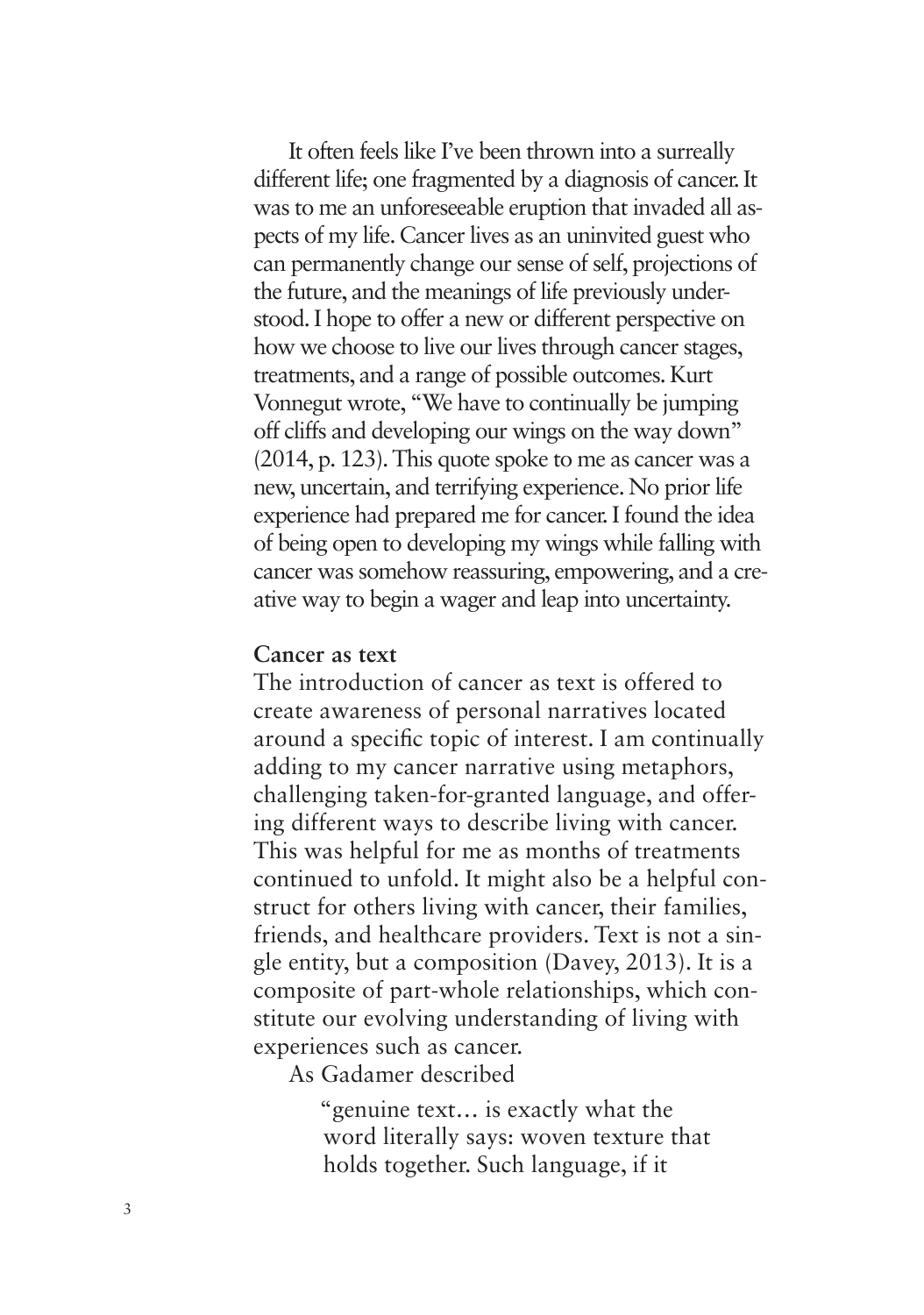really is a proper text, holds together in such a way that it stands in its own right and no longer refers back to an original, more authentic saying, nor points beyond itself to a more authentic experience of reality." (1986, p. 142)

This article endeavors to bring forward my personal reflections and the interpretation of my cancer experiences as text, from the mundane to the life shattering. What we interpret can be considered as text—where text is the representation of our thoughts, emotions or perspectives—from a different perspective, in this case, that of living with cancer. The role of interpretation becomes the restoring of text from internal thinking (about cancer experiences) into living communication, through poems, short stories, paintings, photographs or artwork. In the context of cancer, these events interrupt us, our thinking, our reflection about the meaning through interpretation of *text*. Interpreting a *text* with others encourages new understandings that are greater than one's own limited capacity and encultured horizon prior to these new understandings. We transform our understanding from the tension of having other perspectives that disrupt our way of knowing, sensing, or thinking. *Text* serves to invite or promote synergistic thinking, knowing, and sensing in relation to a topic, person, or thing. This personal narrative explores text within multiple contexts as a means to understand. This occurs through a hermeneutical sensibility about text and its ability to provoke ours senses into understanding beyond what we see or hear. Since we as humans are always in the process of interpreting through our senses, this personal narrative about my cancer experience strives to offer a provisional, initial hermeneutical explication of that experience.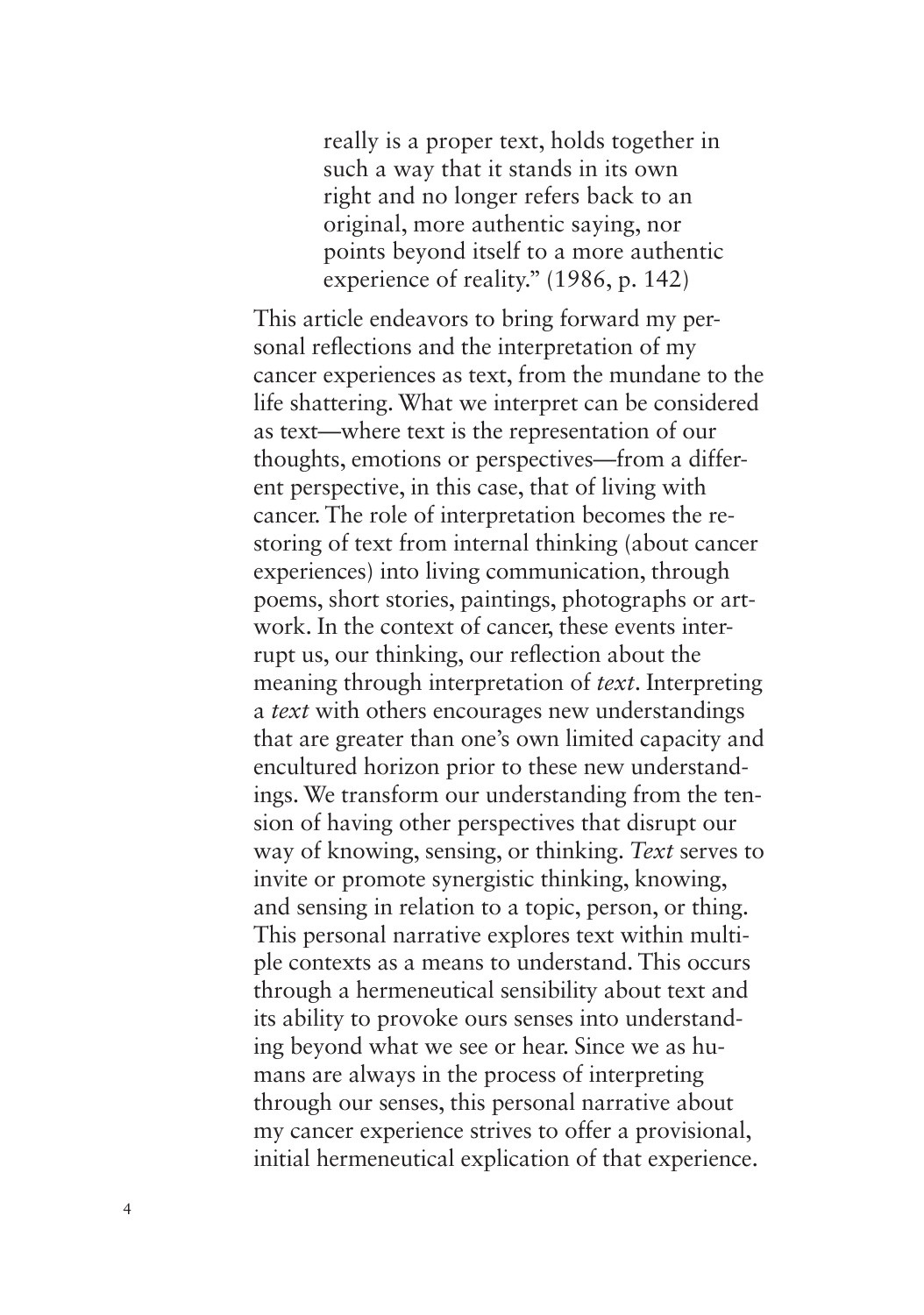It is provisional given that all interpretations are new or different until ones become available to add and extend our understanding of an experience. The text that follows is from the perspective of a person (myself) currently undergoing cancer treatments, (ADT, chemotherapy radiation therapy) expressing them as best I can reflectively, interpretatively, and philosophically.

### **The leap of faith (and belief in my healthcare team)**

Faith is more than hedging your bets. A leap of faith requires something else in order to earn the name 'faith' rather than 'belief,' 'guess,' 'opinion,' or 'wager'". The difference between belief and knowledge is epistemic and has to do with how certain we are about a given proposition, while the difference between belief and faith is existential, … having to do with our commitment to live in light of a certain proposition*.*  (Treanor, 2010, p. 549)

A life threating health condition necessitates a leap of faith that is existential concerning my personhood while coinciding with a belief that the healthcare system will do their best. Their knowledge and care are epistemic, based in decades of research, clinical practice, and commitment of helping persons diagnosed with cancer. There are however for the person living with cancer no guarantees, nor certainties of cures, remission, or life. It requires a wager of sorts. To me this epitomizes the hermeneutic wager outlined in the work of Kearney (2011). The wager requires risk. It is one not taken willingly, and it offers a multitude of possible outcomes. This kind of thinking then opens up other ways to approach the narratives of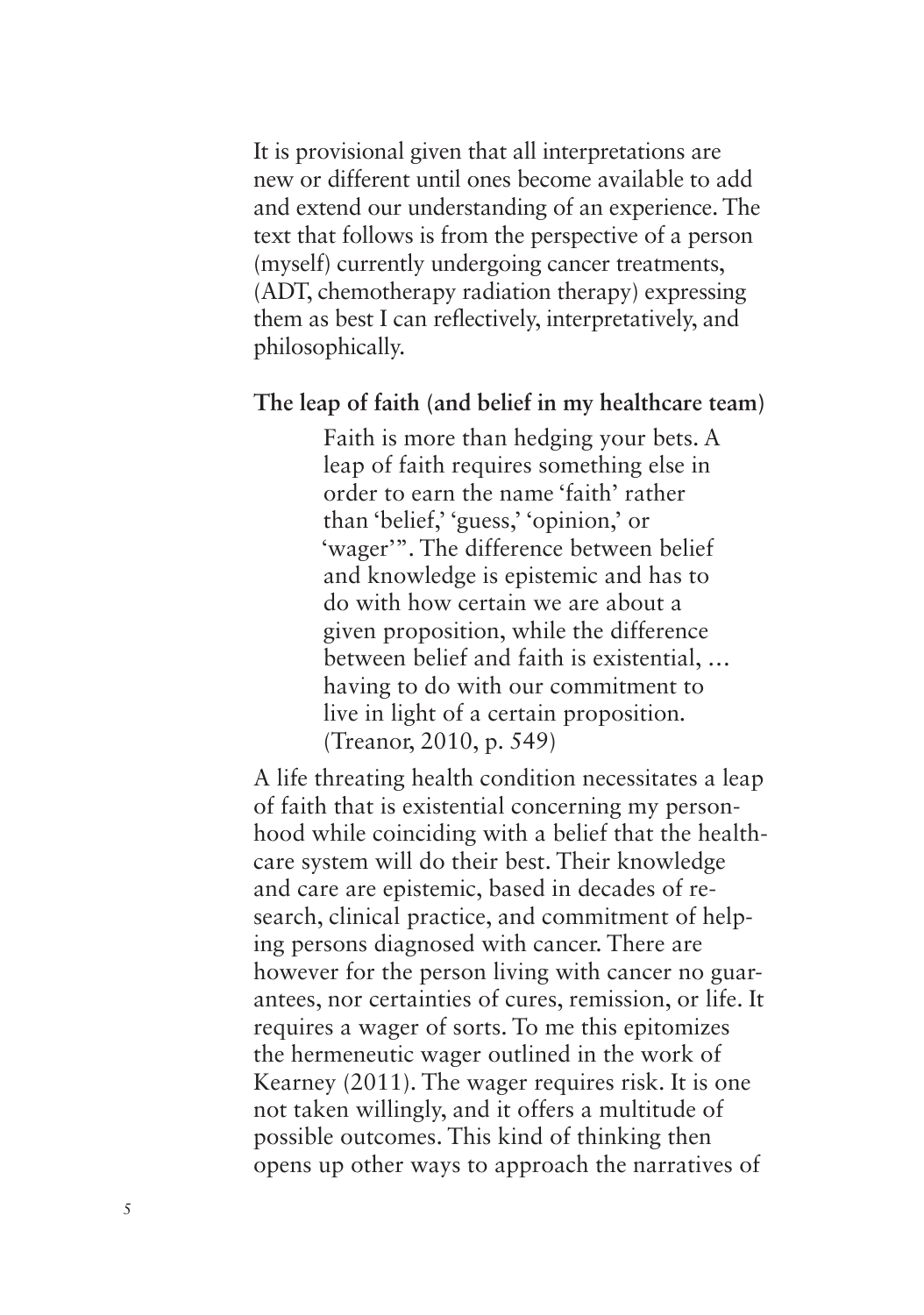cancer treatments, not only as a battle to win or lose, but rather as a wager confronting the risks. This wager all begins with a leap.

## **The imposition of other people's narratives**

Often people diagnosed with cancer are told that they have entered into a battle or fight against this disease, a statement that, at first glance, offers a sense of purpose and strength against an unknown enemy. After my diagnosis, many friends and family defaulted to the battle narrative to encourage me into a fight against my cancer. "You're strong/you will beat this/you got this/kick its ass.'' There were also the friends or family members who told me of others they knew who had had the same kind of cancer and were fine now—as if one cancer story was interchangeable with another, as if those cancers and mine were identical, predicable, and would share the same outcomes. As wellmeaning as these comments were, they were not helpful in the long run, as the treatments wear you down and you wait for the next "update" about your cancer "battle" status.

### **Cancer and philosophical hermeneutics**

For me, cancer will always be intertwined with the arrival of the COVID-19 pandemic. They became an inseparable entity with increasingly complex engagements with healthcare at an unknown and unprecedented time for healthcare systems worldwide. In the midst of this experience, I encountered very early on the battle and war metaphors commonly used to describe cancer treatments, which I found uncomfortable and even repugnant. This language is pervasive in discourses surrounding cancer and other chronic health conditions. However, wars and battles suppose winners and losers. Consequently, from my per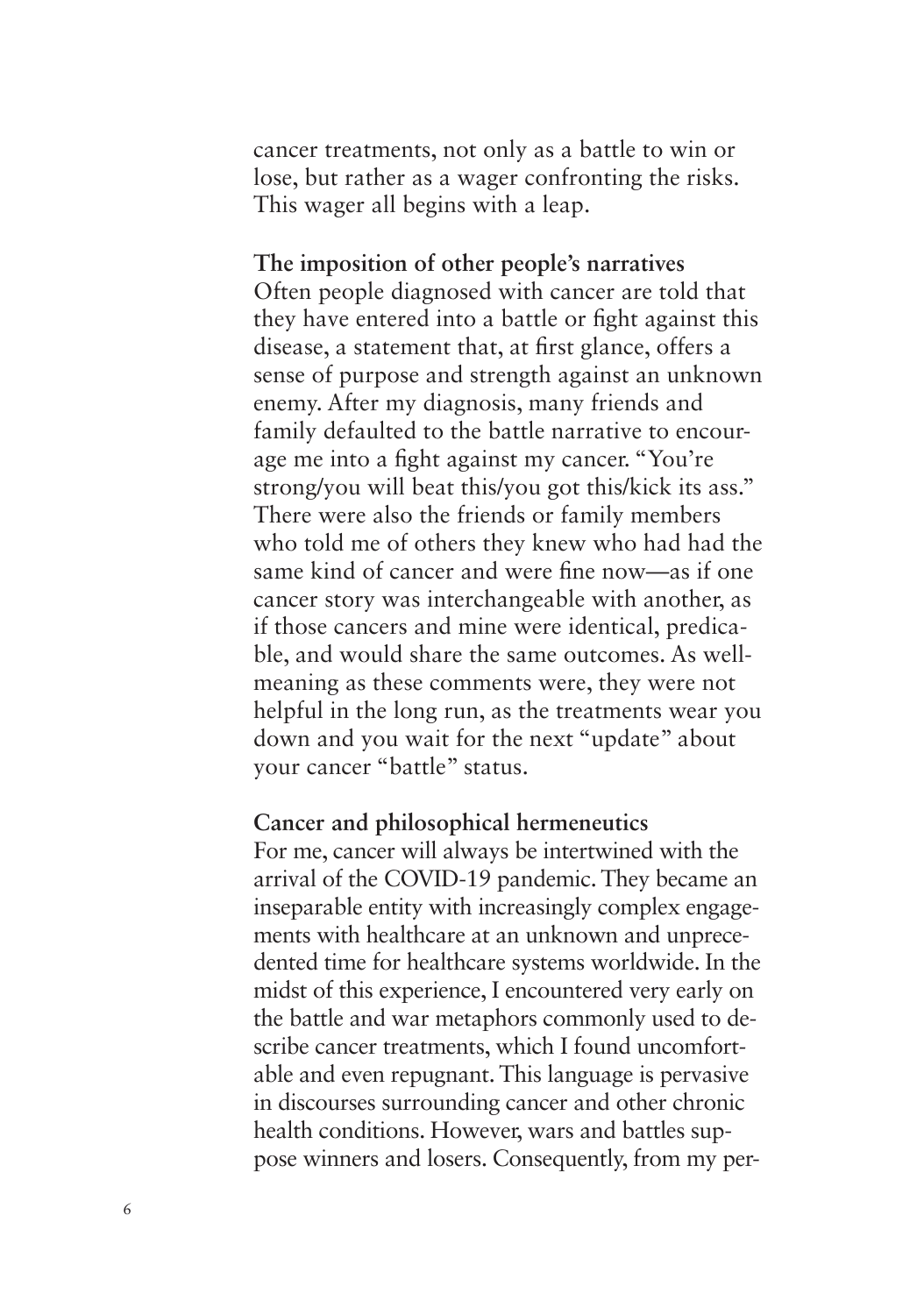spective, I either win the battle and the war if my cancer goes into remission, or I am a loser if the cancer continues or I die. That is, I die a loser even though I did everything medically and humanly possible to win. I was able to find several specific articles that explore in detail the war and battle metaphors in healthcare. The following references are helpful for a reader to explore and who wishes to have more information: Hendricks et al., 2018; Nie et al., 2016; Tate et al., 2016; and Paris, et al, 2016.

In wars against anything, the battles fought aggressively and skillfully often dichotomize into winners and losers. The winners being survivors whereas the losers, leave us. Who wants to die knowing they were a loser in a battle they did not enlist into voluntarily—cancer conscription? Furthermore, there are no prisoners in this metaphor of war against cancer, other than the incarceration we feel as we go through cancer treatments. We wait as captives' in-between therapies, with a host of side effects that become inexpressible to others, coupled with the anxiety, the unknowing, and depression this process can create. When I had completed five out of six recommended chemotherapy treatments my side effects had become severe. I had potentially permanent damage to my peripheral nerves, vision, and internal organs. Yet due to the COVID-19 pandemic my oncology appointment was postponed. Much needed treatment verification methods such as MRI, PET scan, bone scans were delayed. I sat in limbo waiting to know about the progression of my cancer and for much needed information.

### **Treatments as wagers**

The physical and emotional toll of chemotherapy was becoming unbearable. In consultation with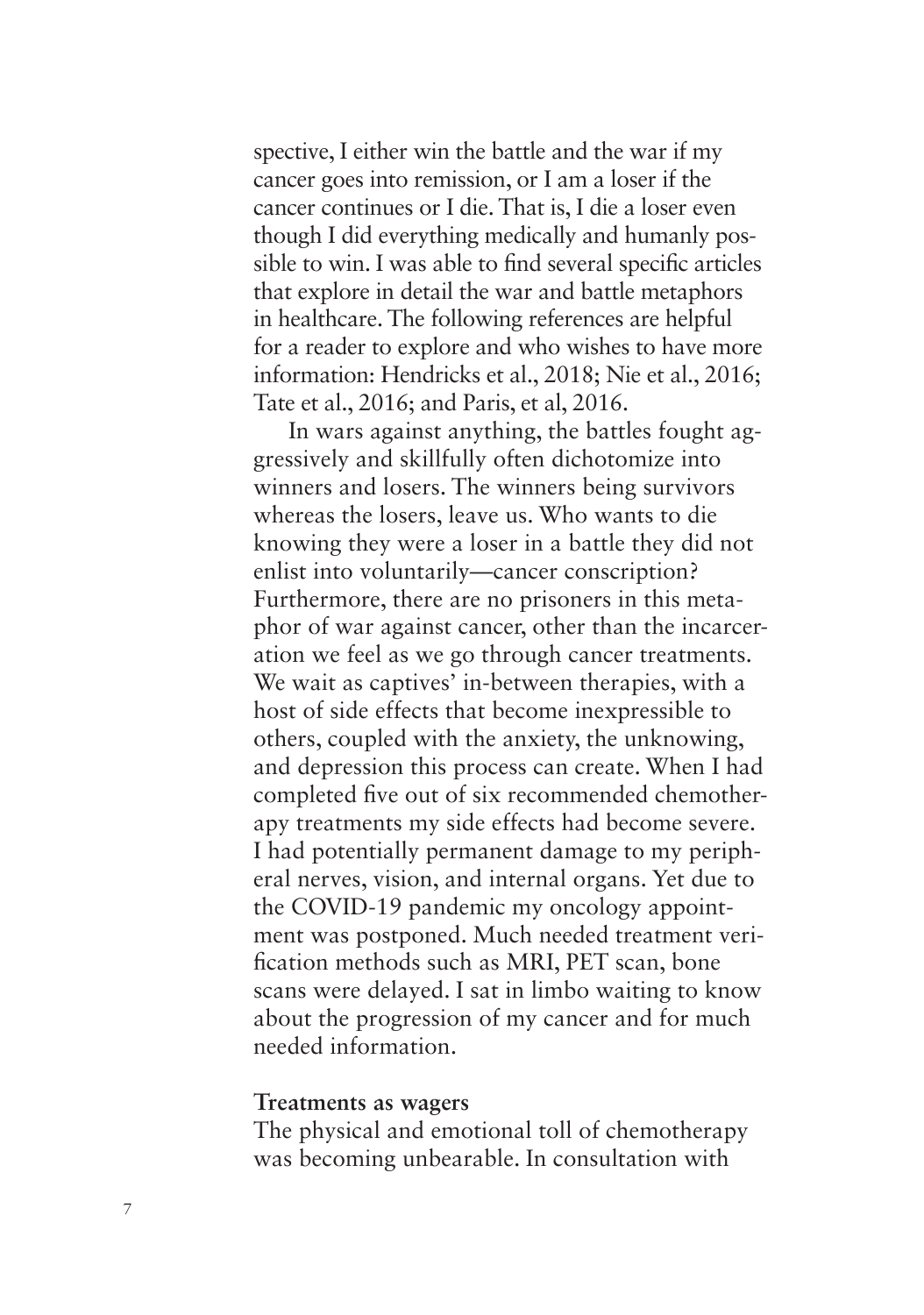my oncologist, I decided to stop chemotherapy. This is an example of a wager where I chose to not to risk a sixth treatment. The outcome of this wager is difficult to know, but a risk was taken, not a battle fought. There was no war. The internal work of chemicals, hormone treatments, radiation, and cancers are beyond my sight and hearing, but all of this can be felt deeply as I change physically and emotionally. In the midst of it all, I realize I have no control other than being compliant and committed to the treatments. In this way, I am developing my wings and changing perspectives in order to find my balance once more.

### **Wagers and leaps**

Progressing through cancer treatments has led me to the ever clearer understanding that this indeed resembles more of a wager than a war. In this personal leap of faith, there are many things at stake: my belief in the doctors, pharmacists, nurses, healers (with the sciences to support their actions), and my belief in those treatments, coupled with my own strong will for self-healing (self-empowerment). This differentiates a reckless leap from a wise, considered leap of faith where a healthcare team is working together with me to do the best they can for my healing. I use the word healing rather than cure for when cancer cannot be cured, we must help heal the person as they approach uncertain futures and expectations. The "push off the cliff" is an intense image and I offer it as a metaphor for accepting a cancer diagnosis as a leap of faith, with the accompanying trust in a healthcare team to help one grow wings as one metaphorically plummets downward. A leap of faith means, sometimes, just jumping headfirst into your treatments, even if you do not know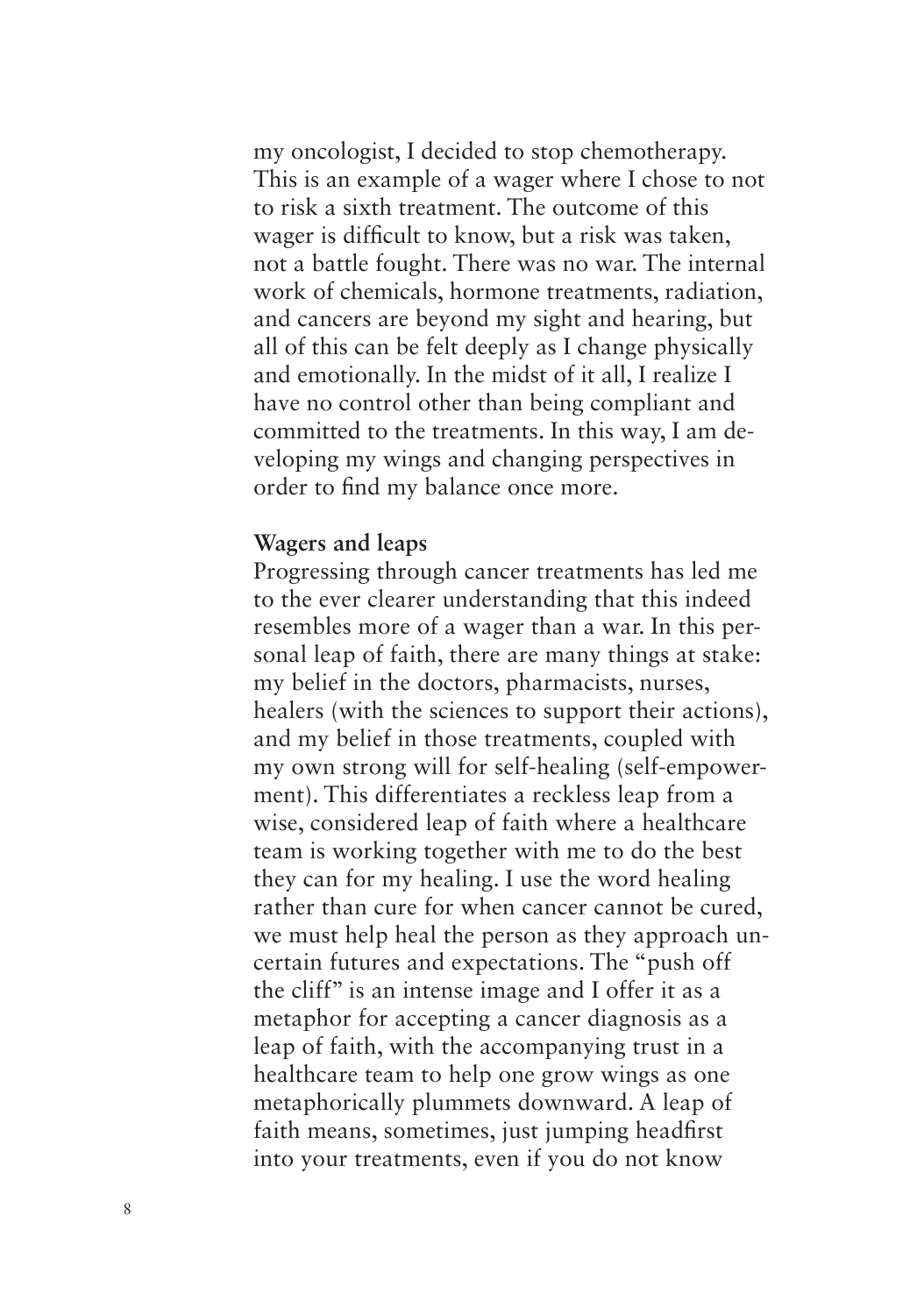where you are going yet (cancer status update). The process simply unfolds, and you must trust in its efficacy.

We learn as we go, open to all possibilities. Open to the assistance of others from our social networks, healthcare professionals, and those who unexpectedly "show-up" to help play out our wagers and leaps of faith. We can replace the win-lose scenario of the war metaphors with one of leaps of faith and wagers, where many possibilities exist (often not only black and white/win-lose scenarios). All of this unfolds within grey areas (differing degrees of healing and even death) and we learn to accept them with grace, dignity, and character of our personhood through these wagers. Our personhood continues to evolve throughout these challenges we are confronted with over and over.

## **Why our stories matter**

I am using "story" as a form of medicine because this keeps me as an active participant during my leap of faith. It helps bring thoughts from my reflections out into the world for me and for others to read. Frank (2013) wrote:

> The wound becomes a source of stories, as it opens both in and out: *in*, in order to hear the story of the other's suffering, and *out*, in order to tell its own story. Listening and telling are phases of healing: the healer and the storyteller are one. The sufferer is made whole in hearing the other's story that is also hers, and in having her own story not just be listened to but heard as if it were the listener's own, which it is. The illusion of being lost is overcome. The healing may not cure the body, but it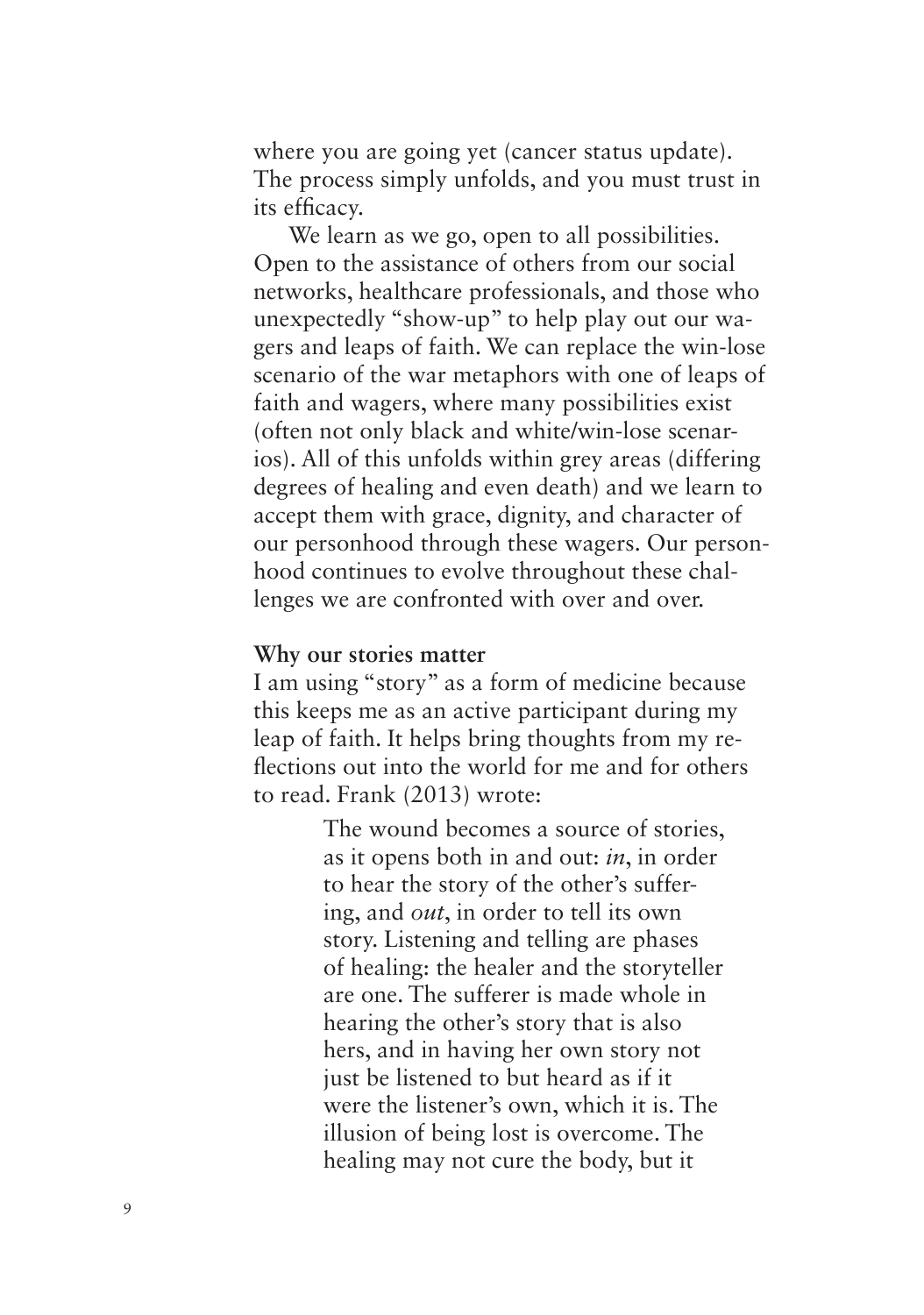# does remedy the loss of body-self intactness associated with suffering. (p. 183)

Unlike other experiences that have also disrupted my life—some profound, like the deaths of loved ones, failed dreams, learning to live with chronic pain and arthritis—cancer is in a league of its own. Learning from others was instrumental in helping develop my own wings as I leapt off this precipice imposed by a diagnosis of cancer, calling on my leap of faith and belief. This, and a reconceptualization of this process (treatments), is reframed through using the term wager rather than a war with battles. A wager implies a degree of risk, unlike a battle in which there is a winner and loser. In the context of a wager, we now have degrees of success and disappointments. The hermeneutic wager neither excludes nor denies the possibility of death due to cancer, but there are no winners or losers—only the acknowledgment and interpretation of existing as a human being. Our finitude becomes a source of conversation, unsilenced, and unconcealed.

### **The hermeneutic wager**

While progressing through my cancer treatment I reflected upon the work of Richard Kearney and his work on the hermeneutic wager. This wager is comprised of five reflections and/or conversations to engage in that I have adapted to learn about living with cancer and its treatments. The hermeneutic wager has five points of reflection: imagination, humility, commitment, discernment, and hospitality. These will be used to provide examples of how to offer insight into one's experiences. Through these kinds of reflections on cancer, particularly during the time of the COVID-19 pandemic uncertainty can help us develop wings for the journey into the unknown uncertainty that often a diagnosis of cancer requires.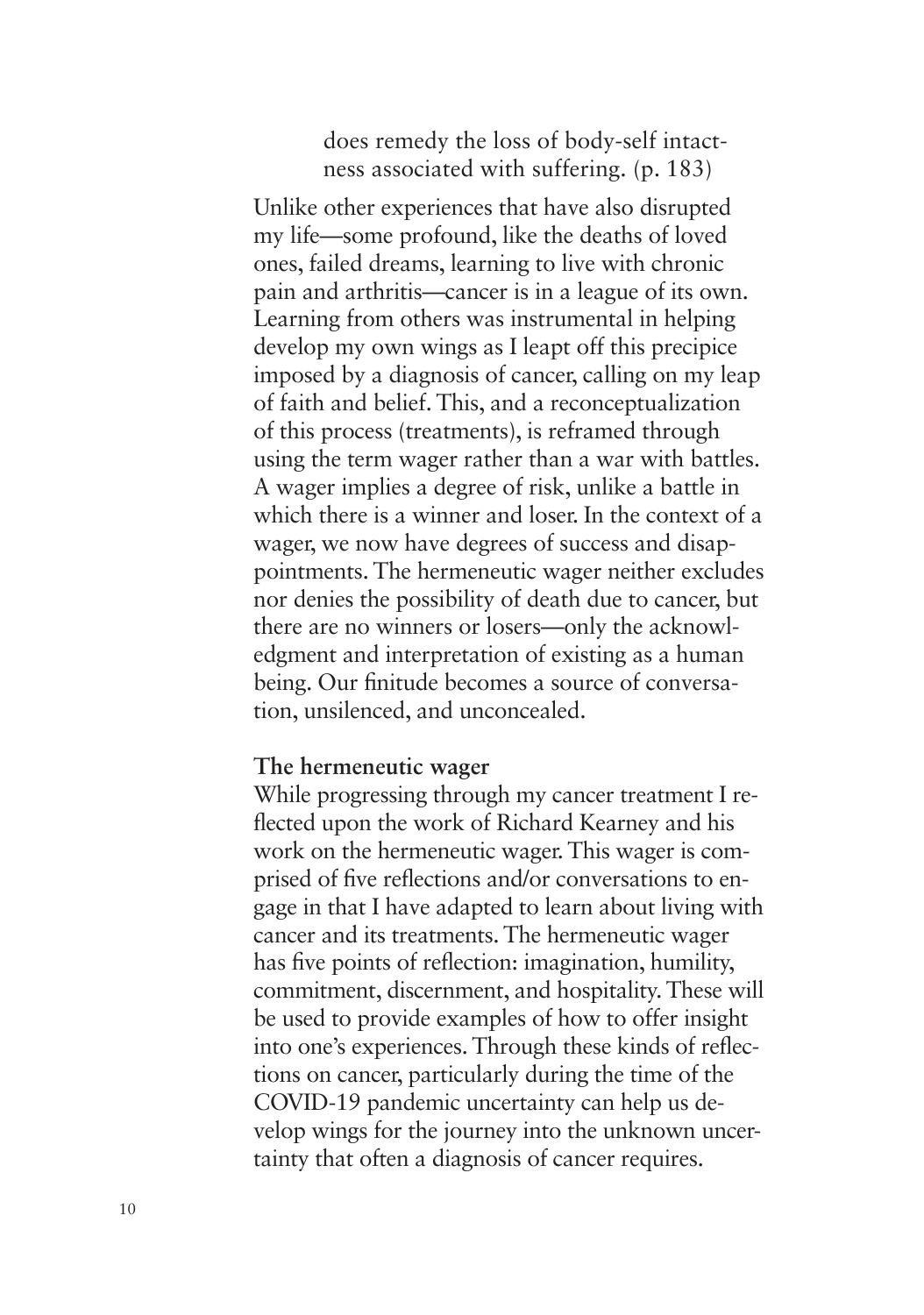*Imagination* makes the wager or leap possible by opening up alternative ways of seeing or experiencing a situation. There are many possibilities associated with cancer: type, location and stage, combined with a continuum of treatments. This represents one leap and wager that includes all impossibilities. Imagination keeps the conversation open with others who can help when the treatments and the emotional aspects of cancer become unbearable, or even unimaginable.

The next possible reflection to consider is *humility* which flows from recognizing the necessity of imagination. It reminds us that beliefs about cancer, treatments, and future are interpretations rather than empirical facts. Taken together, humility and imagination remind us that there are always other translations and interpretations of the possibilities of how one lives or dies with cancer. It is our commitment within the cancer wager, which safeguards us from indecision or denial, that ensures our lived, existential experience. Humour related to humility helps people engage with one another. Often, as I waited for my treatments or appointments with my oncologists, I heard laughter, saw smiles, and sensed generosity of people living with a diagnosis of cancer, their families, and social support network. This phenomenon is one that is part of a shared understanding of what the other is going through. Even if we never know the specifics of their condition, we share in a common experience, which brings out the kindness and generosity of others.

The third reflection is that of the *commitment* to the leap of faith or belief that our healthcare team is doing everything they can to help us live with and through the cancer experience. It speaks to hope and confidence in those around us to know that as we metaphorically develop our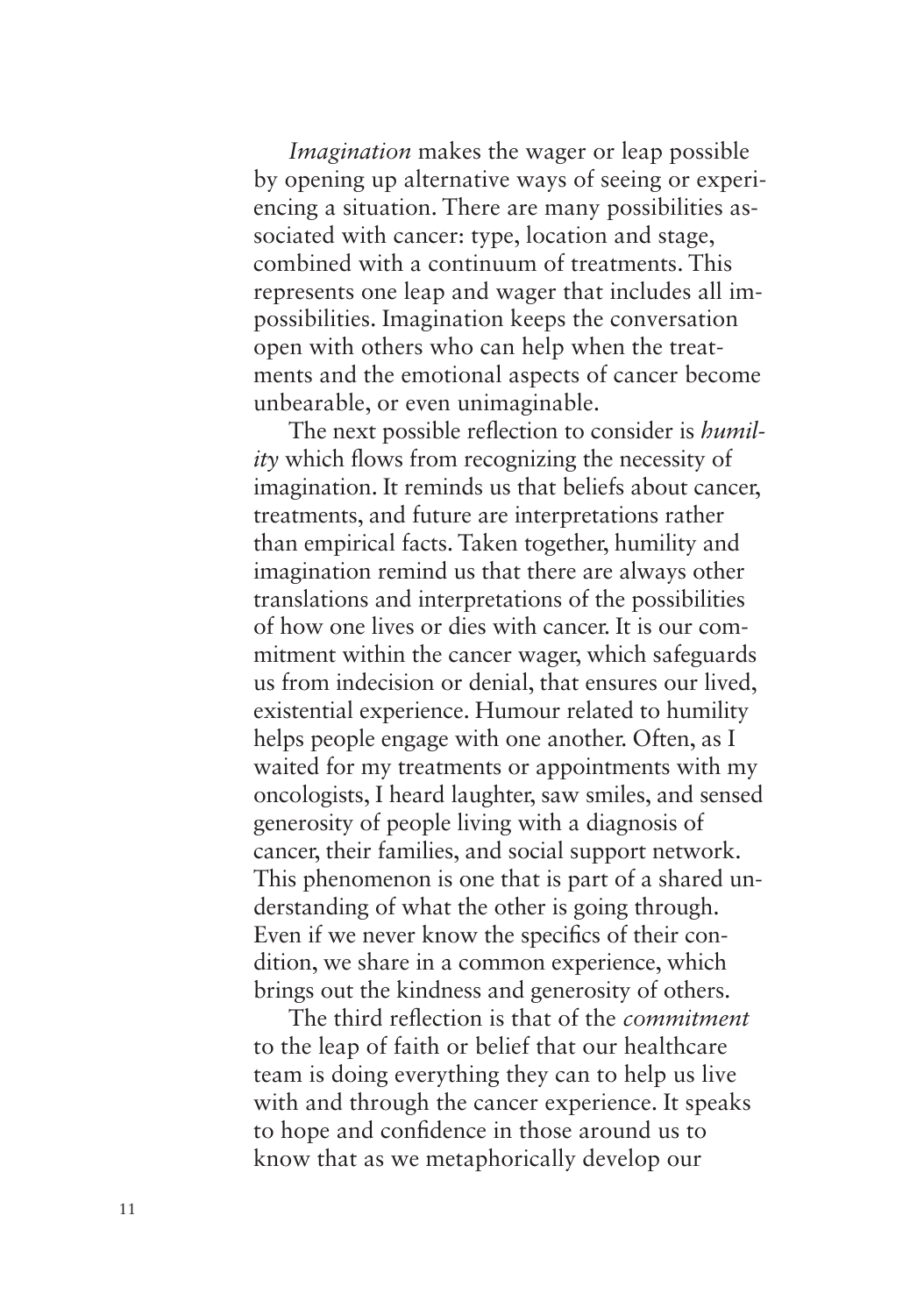wings while falling from the cancer-cliff, we are not alone; we have access to multiple forms of help and support. This was invaluable for me, as once I was able to let go of fears and doubt about my treatments, I was able to enter into them with confidence and hope.

*Discernment*, the following reflection, adjusts imagination by reminding us that not all possibilities are available to us (for example, a cure) and moderates' commitment by reminding us that some wagers will evolve in ways we did not hope would be our outcome. This is important because having realistic expectations helps our emotional equilibrium. We know that being positive and hopeful is realistic, but there are always the possibilities of setbacks or discouraging news along the path.

Finally, *hospitality* tempers discernment in order to ensure that we remain as loving to ourselves and others as best as possible, even believing in the possibility of the impossible, so that discernment does not become primarily a negative interpretation. This reflection prevents fear and anxiety from becoming the driving forces of the leap of faith. Our belief in the hermeneutic wager will play out regardless. Hospitality offers an openness in the face of our natural tendency to fear and exclude the stranger, in this case, cancer. It also means we need to be open to whatever comes our way: the good, the disappointments, the nervousness as we wait to hear about our cancer status. All of these need to be welcomed parts of the process. They might be anxiety provoking, but if we welcome them all as expected, the wait they carry might lessen or even dissipate. Taken together, these five reflections combined with humor, support and define each other. They are open rather than closed; humble rather than victorious; imaginative rather than unembellished; en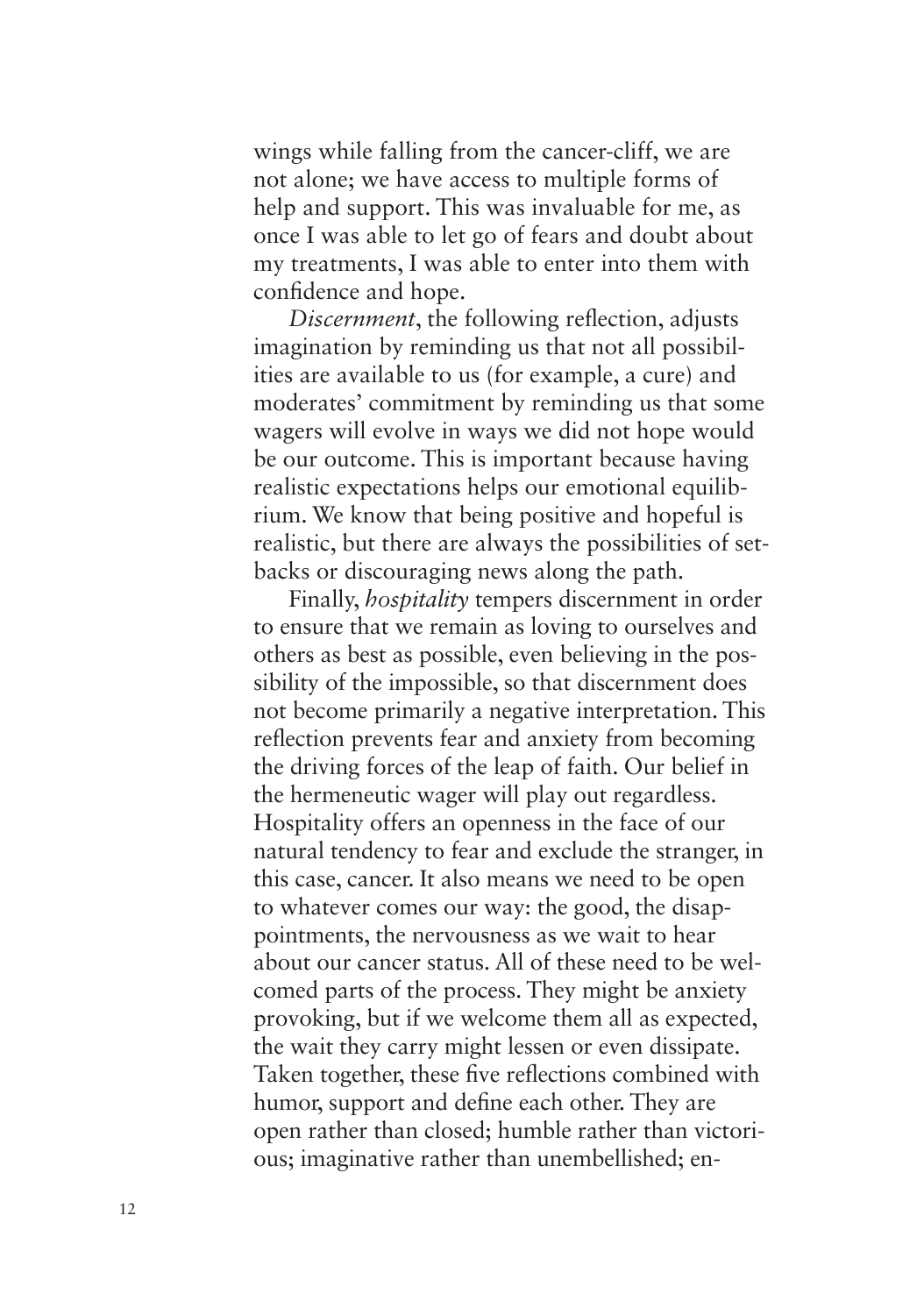gaged rather than passive; and exploratory rather than closed-minded.

During this quietude of waiting for the next set of scans, I reflected on what might come next. I was anxious, nervous, and exhausted, but I am willing to leap again and wager the outcomes. The metaphorical wager may be joyful and exuberant at times, while realistically I also know they may not play out in my favor. In this context however, I am not ever going to be a loser of a battle, but rather a risk taker and believer. I don't know yet how these will play out in the long run. But this lifts hope.

# **A treatment trifecta**

The chemotherapy was over, while the ADT continued with monthly injections, and with radiation therapy next in line. This occurred right at the beginning of the COVID-19 lockdown, when going to the hospital added an additional layer of distress. Living with an already compromised immune system I felt the extra vulnerability. However, treating advanced and aggressive cancer while risking exposure to COVID-19 was another necessary wager.

I use the term trifecta because of its connection to the act of wagering; betting on the first three horses to finish in the correct order. In this narrative, those three horses are chemotherapy, ADT, and radiation. Exhausted by the continued monthly ADT injections and 21 weeks of chemotherapy now completed, I witnessed my body endeavor to slowly return to itself; my vision improved, and my hair began to grow back. My fingernails and toenails, however, are changing texture and colour. This is not winning a battle, but rather, it is how the wager plays out while I await the third leg of the cancer treatment trifecta (radiation therapy). What remains is the unpredictable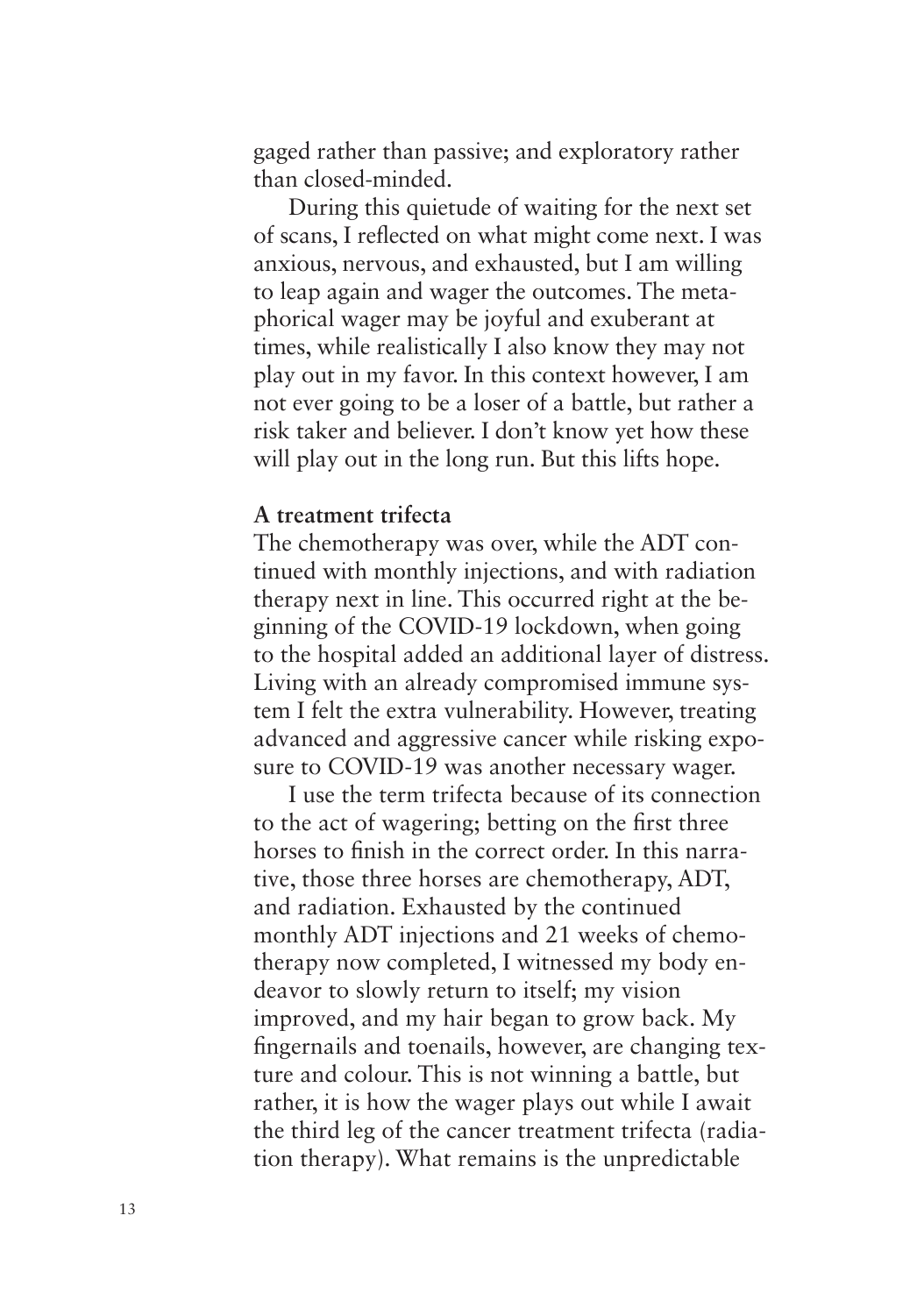chronic fatigue that changes my level of enthusiasm towards everything, including how and when I can accomplish my day-to-day tasks. I surrender and adjust and mend my damaged wings as I continue to fall from my cancer precipice.

Radiation therapy started at the beginning of March 2020 and represents the third leg of my leap of faith and belief in my healthcare team. This is the continuation, with a new aspect, of the cancer wager. This process was rather painless. The main discomfort of the treatment was attributed to the placing of "seeds" into my prostate gland. Prostate brachytherapy is a form of radiation therapy used to treat prostate cancer. It involves placing radioactive sources (seeds) into the prostate gland, where the radiation can kill the cancer cells while causing less damage to healthy tissue nearby (Mayo Clinic, 2020).

Now, I await the side-effects of this trifecta on my physical and emotional equilibrium. The continued extreme fatigue coupled with lower back pain from the metastatic disease in my spine has been the worst to navigate. A recent meeting with my oncologist revealed the metastatic bone-based cancer has shrunk in several places while others remain unchanged. This wager was helpful. I did not win or lose, but neither did I surrender. My cancer treatments remain in play and risks continue to be wagered daily.

### **Experiencing death, the ultimate wager**

People die. We hope we die in older age, painlessly, perhaps in our sleep, but that is not always the case. A diagnosis of aggressive metastatic cancer brought the topic of death to the forefront of my mind swiftly. This was not a someday far-off notion pushed aside. It became real and imminently present. When contemplating death Gadamer (1986) wrote: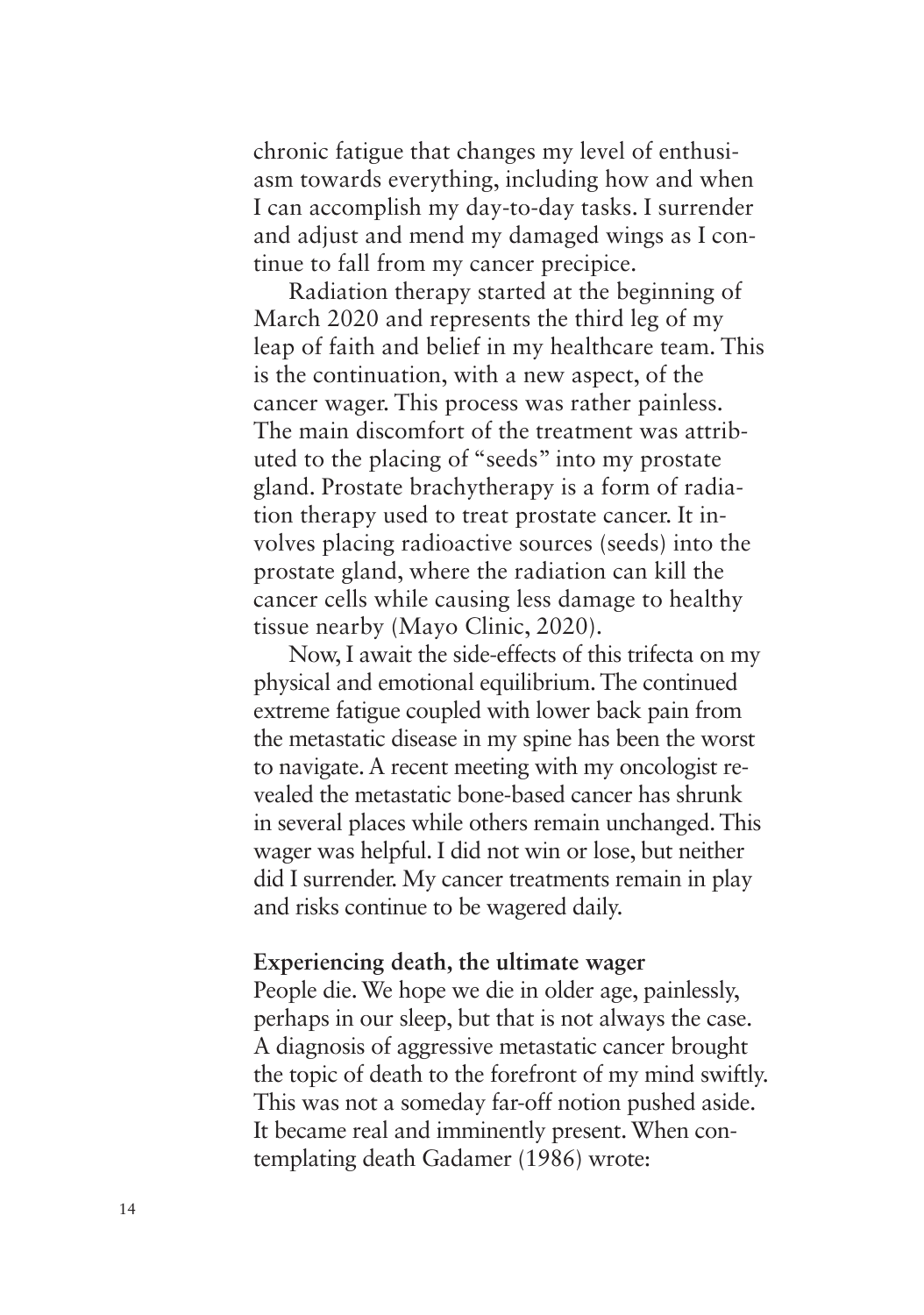We must ask ourselves what knowledge of death really means. For there is a deep connection between the knowledge of death, the knowledge of one's own finitude, that is, the certainty that one day one must die, and, on the other hand, the almost imperious demand of not wanting to know, not wanting to possess this sort of certain knowledge*.* (p. 64)

Cancer reminds us that we are all vulnerable to the possibility of death well before we believe we are ready. It moves it from an unknown distant event to one closer at hand. Prometheus, in Greek mythology, is credited with helping mankind by taking away the knowledge of the exact day and time of our death.

> Before man had been brought by Prometheus this gift of concealment concerning his own death, he must have lived wretchedly and unproductively in caves and created none of those cultural achievements which distinguish mankind over all other living creatures. (Gadamer, 1996, p. 64)

As a person aged 62 at the time of writing this article, my pre-cancer vision of life has faded away. Now, with the onset of COVID-19 world-wide, the vulnerable have become even more vulnerable. The gift from Prometheus is now in question as cancer reveals an uncertain future where the perception of decades of life shrink to years or even months. Gadamer wrote:

> For every living person there is something incomprehensible in the fact that this human consciousness capable of anticipating the future will one day come to an end. Likewise, for those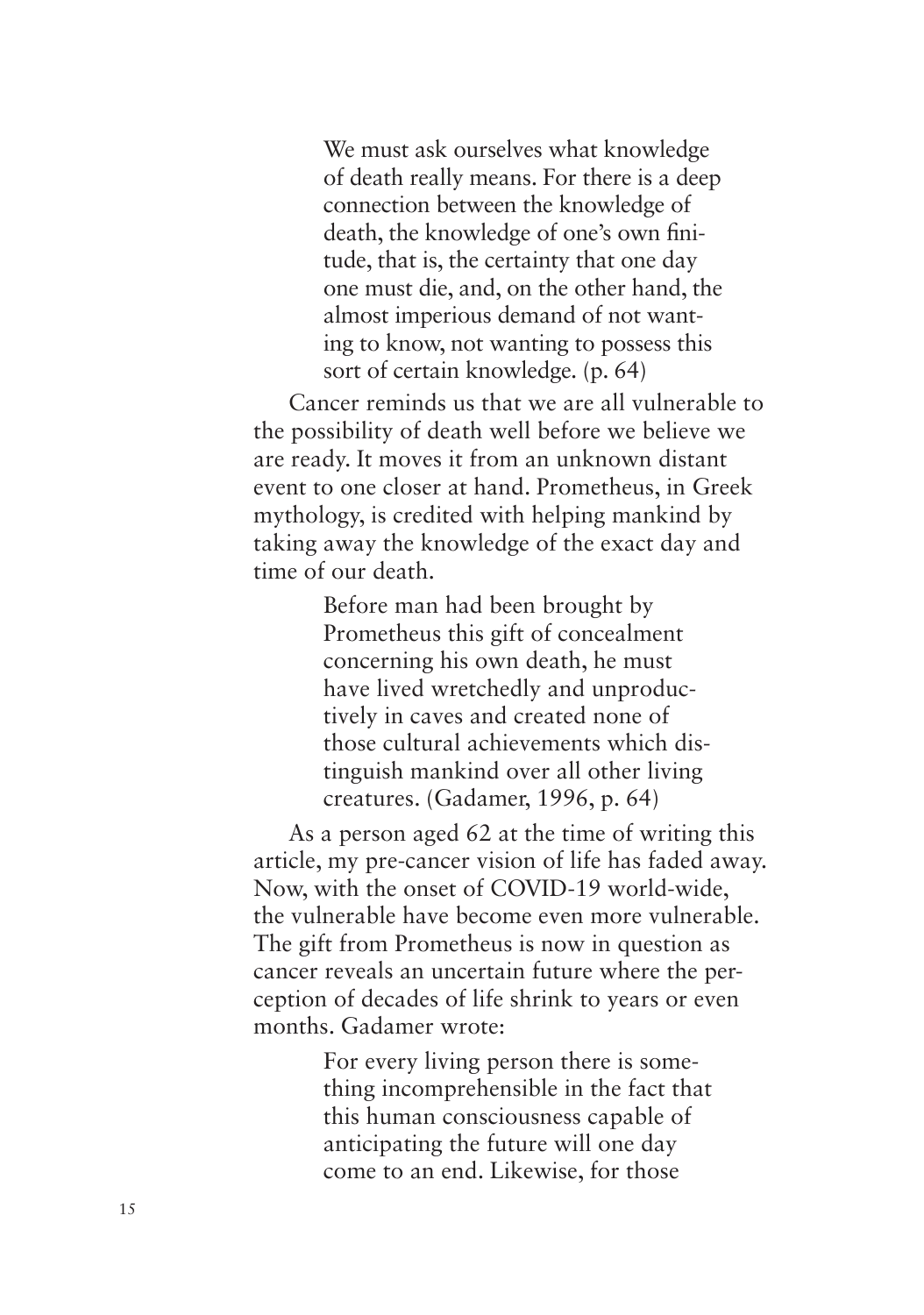who witness it, this final coming to an end has something uncanny about it. (1996, p. 63)

Cancer reveals our repression of the idea of death with respect to our own life, but it must be confronted as part of the reality of the wager we entered into through our cancer treatments. The outcomes are uncertain, but we continue to have faith in ourselves and belief in our care.

The experience of death remains the ultimate human mystery. We fear the thought of our own finitude, we keep the talk positive and hopeful, treatments offer a wide range of possibilities from highly effective to ineffective. The cancer wager includes all possibilities with the understanding that not all wagers pay off and we may not get what we expected or hoped to receive, a lost wager.

Metaphorically, the losing of a wager does not mean the person who dies from cancer was a loser. They were rather a human whose leap of faith and belief in their healthcare could have no other outcome. The wager ran out. The person however has found peace in the leap and belief of throughout this ultimate human experience. We die not as a failure of a battle, but as a person who did everything possible to live. No wars fought, no battles lost or won, just a human being human. The wings we develop on the way down the side of the cliff become inspirational and life affirming.

It has now been two years since my cancer diagnosis. I have landed from my precipice cancer fall. The metaphoric wings I developed over this time are neatly tucked away for now. The reflections about my experiences from the hermeneutic wager were always helpful to shed light on my feelings and thoughts during dark times riddled with anxiety, exhaustion, and doubt. As I finish writing this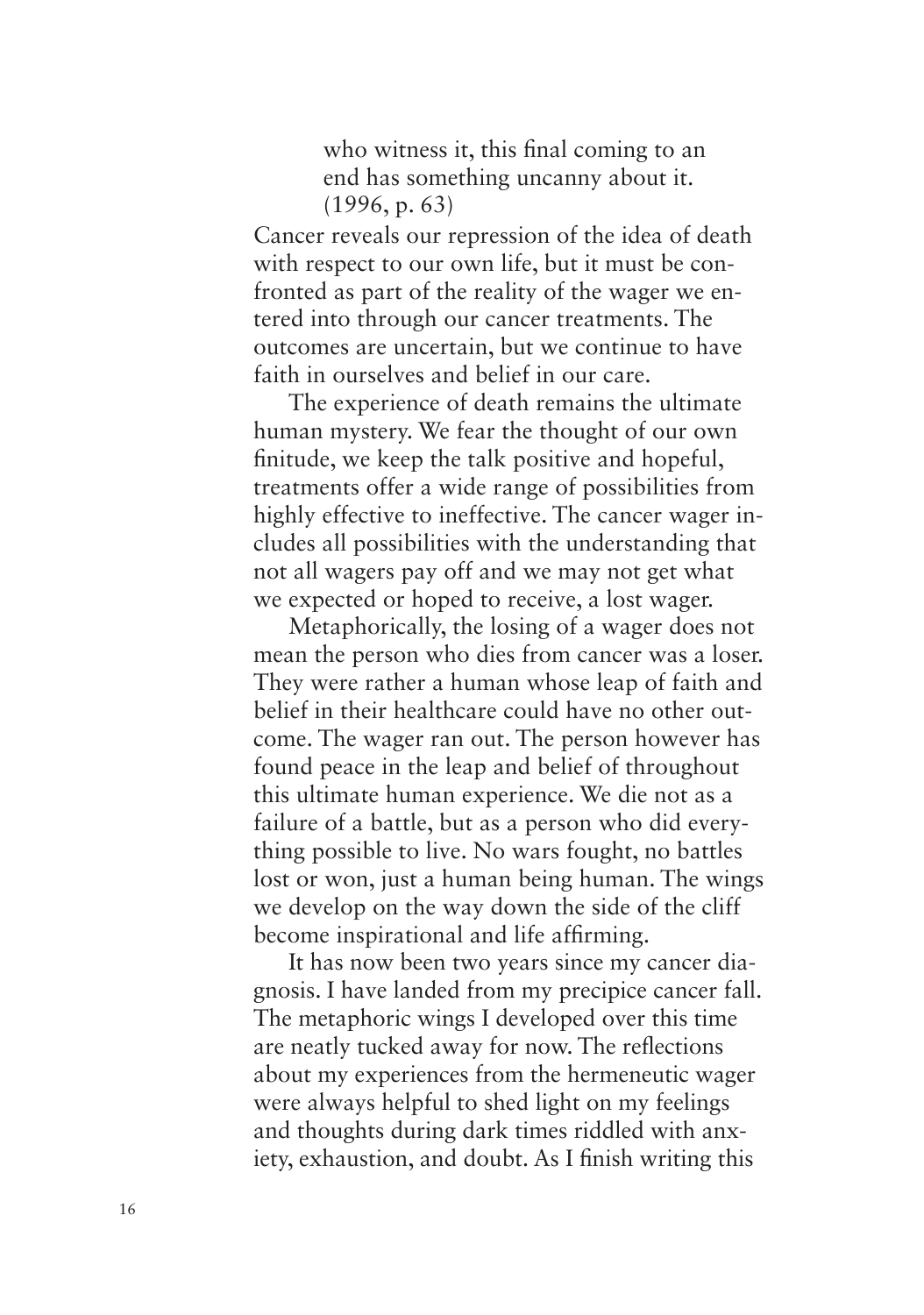manuscript I feel better as I heal, but I am continually reminded I am not cancer free. I will have to learn to live with it for the remainder of my life. Treatment and efficacy monitoring continues each month. It is not the significant wager of months ago when I experienced cancer through chemo and radiation therapy. It is now a series of smaller yet still significant wagers revealing my monthly status of living with cancer. Each month's new wager presents the possibility of either my cancer being controlled or not. I perpetually live with a sense of risk.

There never was a war against cancer for me, no battles or even skirmishes, only constant reflection about the distressing times applied through wagers of risk, with faith and belief in the care and treatments I received. My story, like so many others of those who are fortunate enough not to write a conclusion but end this text as a coda. Life continues, just differently.

### **Coda**

There is no conclusion to this manuscript. Rather I end with the term coda as a means to say something about the ongoing possibilities of expression to help people living with cancer and cancer treatments. Coda is a musical term originating from the Latin word *cauda*, which means tail, or the end. The hermeneutic wager, however, is not something that is concluded abruptly. Based on my cancer experience, during this time of COVID-19 and the vulnerabilities it has exposed, I have adopted another interpretation of the word coda:

> Used in a more complex sense, as in a movement in music that echoes and replays the basic structure and motifs of the work as a whole, and, in doing so reminds us of how a story has unfolded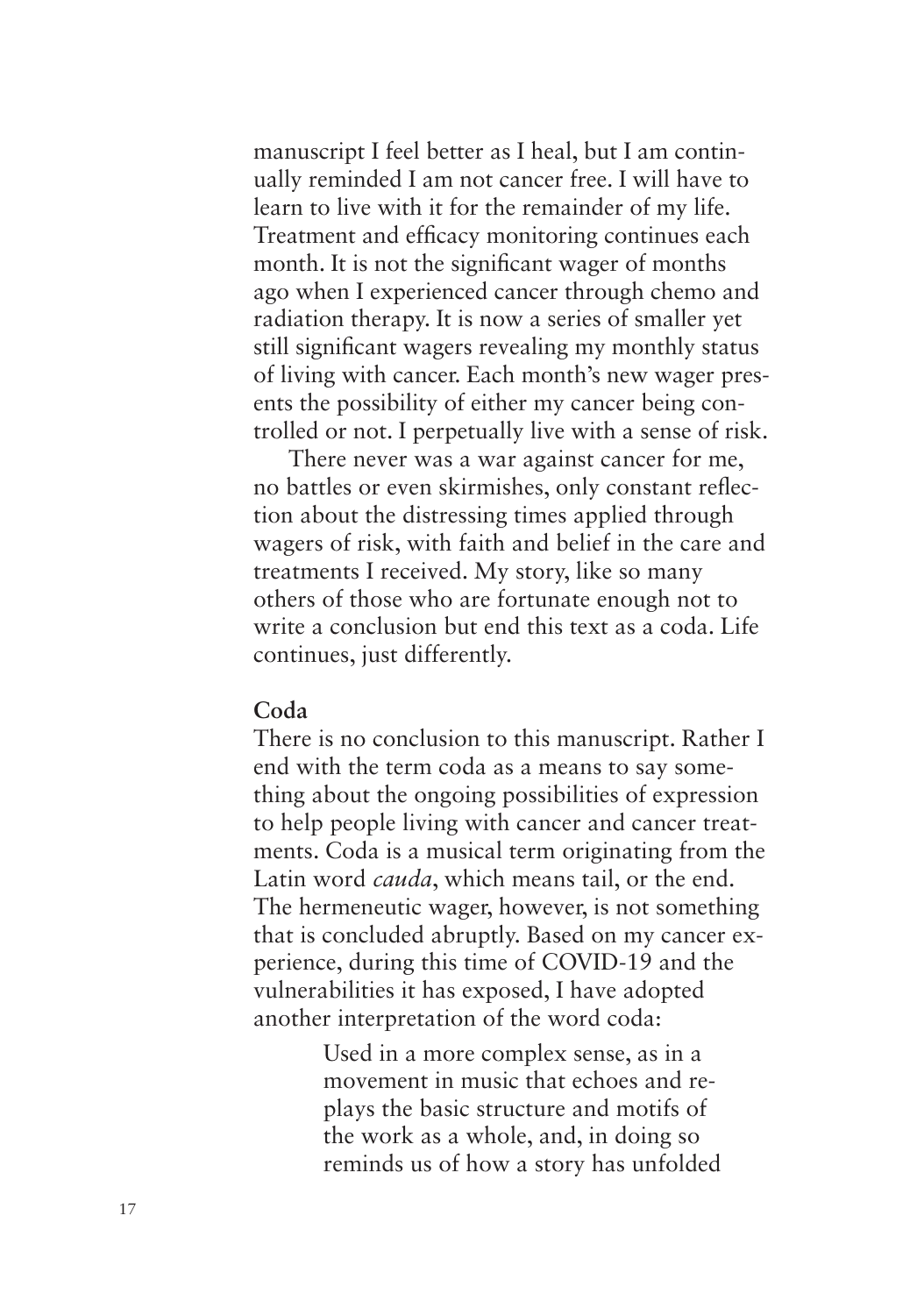in both what was amplified and perhaps what is still hidden in the silences. (Lund, 2012, p. 131).

This is where the possibilities of a wager resound over and over by breaking through the silence of our hidden thoughts and lived experiences, for the person, their family and their friends. Conceptually, the idea of a leap of faith and belief that all that can be done is being done is in itself healing. Within the hermeneutic wager, reflections of imagination, humility/humor, commitment, discernment, and hospitality bring into presence our inner reflective thinking, emotions, and self-empathy to help ourselves and others who suffer alongside us.

#### **References**

- Davey, N. (2013). *Unfinished worlds: Hermeneutics, aesthetics and Gadamer*. Edinburgh, UK: Edinburgh University Press.
- Frank, A.W. (2013) *[The wounded storyteller: Body, il](https://doi.org/10.1080/10926488.2018.1549835)lness, and ethics* (2nd ed.). Chicago, IL: University of Chicago Press.
- Gadamer, H-G. (1987). *The re[levance of the beautiful and](https://doi.org/10.11575/jah.v0i0.53187) other essays* (N. Walker, Trans., R. Bernasconi, Ed.). New York, NY: Cambridge University Press.
- Gadamer, H-G. (1996). *The enigma of health: The art of healing in a scientific age* (J. Gaiger & N. Walker, Tr[ans.\). Redwood City,](https://www.mayoclinic.org/tests-procedures/prostate-brachytherapy/about/pac-20384949)  CA: Stanford University Press.
- He[ndricks, R., Demjén, Z., Semimo, E., & Boroditsky, L. \(2018\).](https://www.mayoclinic.org/tests-procedures/prostate-brachytherapy/about/pac-20384949)  Emotional implications of metaphor: Consequences of metaphor framing for mindset about cancer. *Metaphor and Symbol 33*(4), 267-279. doi:10.1080/10926488.2018.1549835
- Kearne[y, R.M. \(2011\). What is diacritical he](https://doi.org/10.1080/15265161.2016.1214305)rmeneutics? *Journal of Applied Hermeneutics*. doi:10.11575/jah.v0i0.53187
- Lund, D.E., Panayotidis, E.L., Smits, H. & Towers, J. (2012). *Provoking conversations on inquiry in teacher education*. New York, NY: Peter Lang.
- Mayo Clinic. (n.d.). *Prostate brachytherapy*. https://www.mayoclinic .org/tests-procedures/prostate-brachytherapy/about/pac-20384949
- Nie, J-B., Gilbertson, A., de. Roubaix, M., Staunton, C., van Niekerk, A., Tucker, J.D., & Rennie, S. (2016). Healing without waging war: Beyond military metaphors in medicine and HIV cure research. *The American Journal of Bioethics, 16*(10) 3–11. doi:10.1080/15265161.2016.1214305